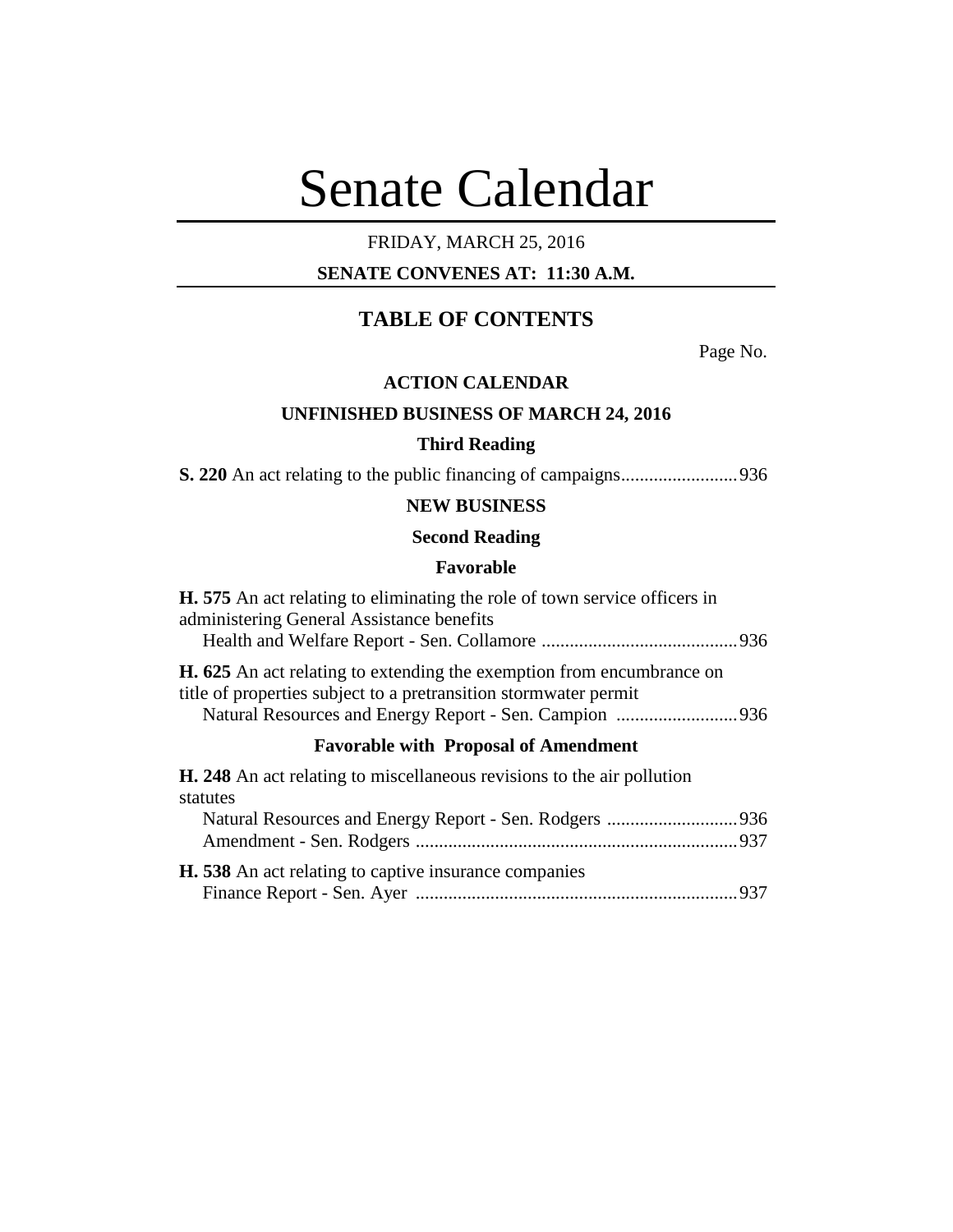# **NOTICE CALENDAR**

# **Second Reading**

# **Favorable**

| <b>H.</b> 548 An act relating to extraordinary dividends for life insurers                                                                         |  |
|----------------------------------------------------------------------------------------------------------------------------------------------------|--|
| <b>H. 622</b> An act relating to obligations for reporting child abuse and neglect<br>and cooperating in investigations of child abuse and neglect |  |
| <b>Favorable with Recommendation of Amendment</b>                                                                                                  |  |
| <b>S. 242</b> An act relating to the service of civil process by a constable                                                                       |  |
| <b>Favorable with Proposal of Amendment</b>                                                                                                        |  |
| <b>H. 183</b> An act relating to security in the Capitol Complex                                                                                   |  |
| <b>CONCURRENT RESOLUTIONS FOR ACTION</b>                                                                                                           |  |
|                                                                                                                                                    |  |
| S.C.R. 40 (For text of Resolution, see Addendum to Senate Calendar                                                                                 |  |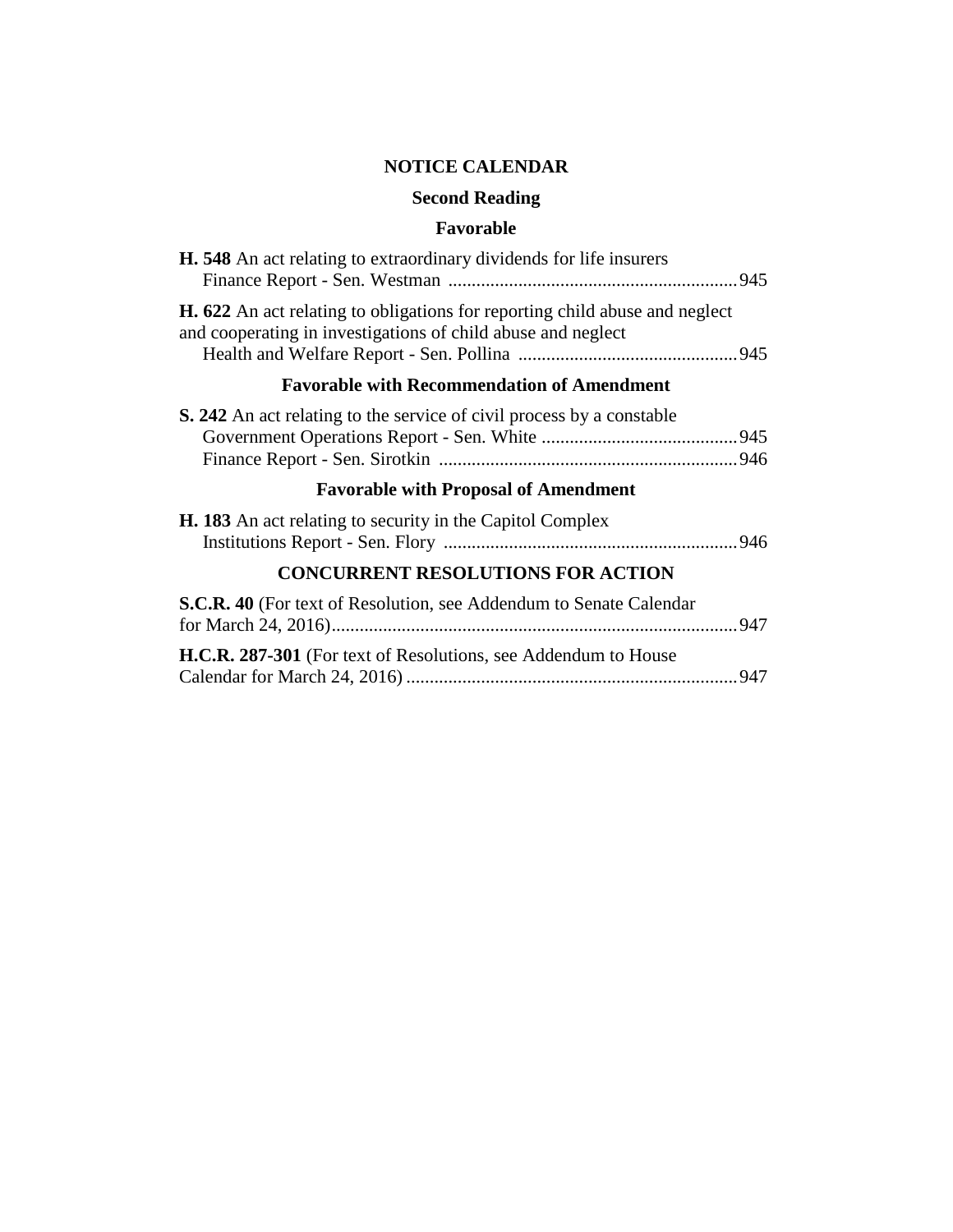## **ORDERS OF THE DAY**

#### **ACTION CALENDAR**

#### **UNFINISHED BUSINESS OF THURSDAY, MARCH 24, 2016**

#### **Third Reading**

## **S. 220.**

An act relating to the public financing of campaigns.

#### **NEW BUSINESS**

#### **Second Reading**

#### **Favorable**

## **H. 575.**

An act relating to eliminating the role of town service officers in administering General Assistance benefits.

## **Reported favorably by Senator Collamore for the Committee on Health & Welfare.**

(Committee vote: 5-0-0)

(For House amendments, see House Journal of February 4, 2016, page 167)

#### **H. 625.**

An act relating to extending the exemption from encumbrance on title of properties subject to a pretransition stormwater permit.

## **Reported favorably by Senator Campion for the Committee on Natural Resources & Energy.**

(Committee vote: 4-0-1)

(For House amendments, see House Journal of February 16, 2016, page 209)

## **Favorable with Proposal of Amendment**

#### **H. 248.**

An act relating to miscellaneous revisions to the air pollution statutes.

## **Reported favorably with recommendation of proposal of amendment by Senator Rodgers for the Committee on Natural Resources & Energy.**

The Committee recommends that the Senate propose to the House to amend the bill as follows: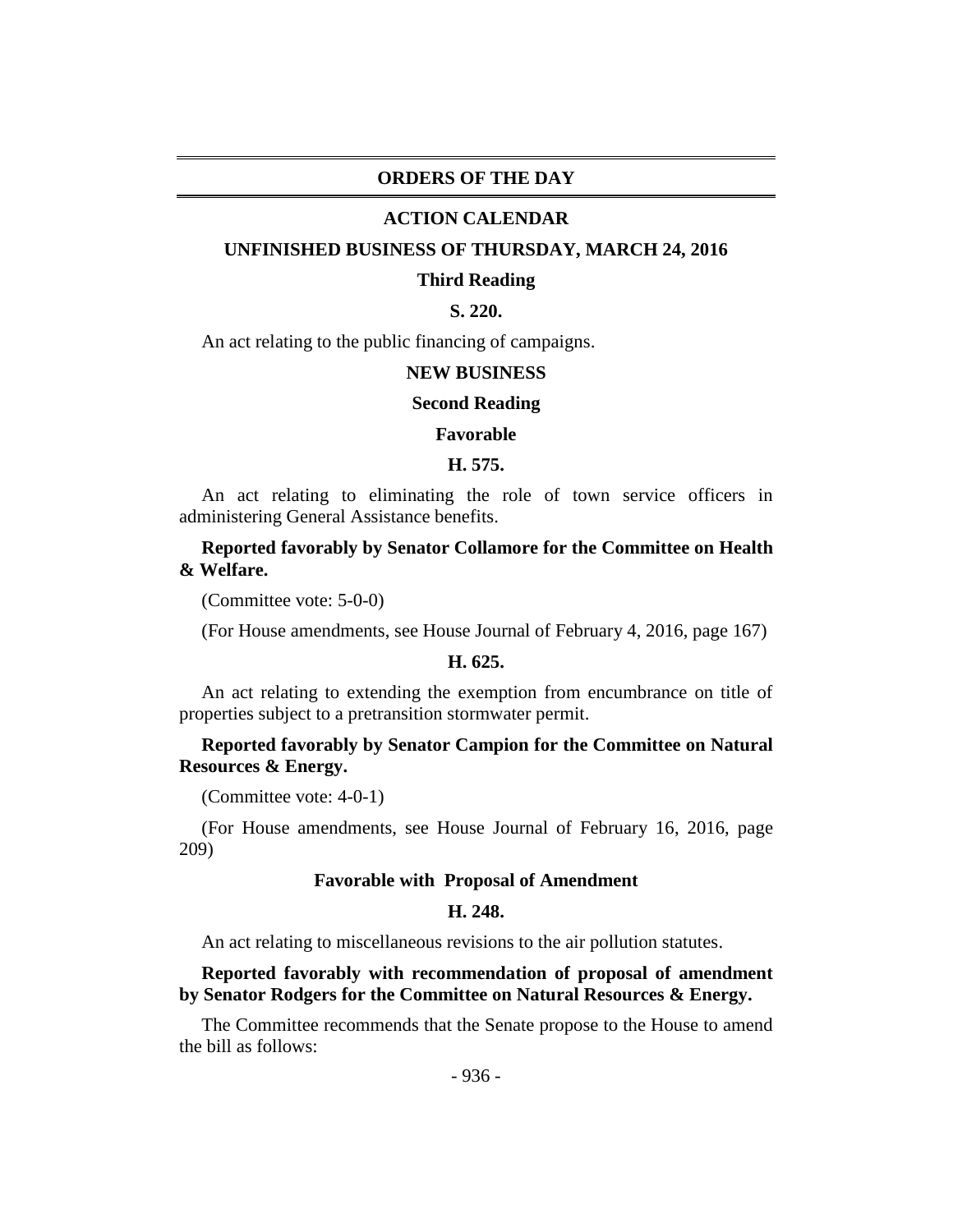First: By striking out Sec. 1 in its entirety and inserting in lieu thereof: Sec. 1. [Deleted.]

Second: By striking out Sec. 5 in its entirety and inserting in lieu thereof: Sec. 5. 10 V.S.A. § 8003 is amended to read:

## § 8003. APPLICABILITY

(a) The Secretary may take action under this chapter to enforce the following statutes and rules, permits, assurances, or orders implementing the following statutes, and the Board may take such action with respect to subdivision (10) of this subsection:

\* \* \*

(26) 10 V.S.A. chapter 168, relating to the collection and disposal of primary batteries; and

(27) 10 V.S.A. chapter 123, relating to threatened and endangered species; and

(28) 30 V.S.A. § 255, relating to regional coordination to reduce greenhouse gases.

\* \* \*

(Committee vote: 4-0-1)

(No House amendments)

#### **Proposal of amendment to H. 248 to be offered by Senator Rodgers**

Senator Rodgers moves that the Senate propose to the House to amend the bill in Sec. 6 (effective dates), by striking out "2015" and inserting in lieu thereof: 2016

#### **H. 538.**

An act relating to captive insurance companies.

**Reported favorably with recommendation of proposal of amendment by Senator Ayer for the Committee on Finance.**

The Committee recommends that the Senate propose to the House to amend the bill by striking out all after the enacting clause and inserting in lieu thereof the following:

\* \* \* Captive Insurance Company Reports and Statements \* \* \*

Sec. 1. 8 V.S.A. § 6007(c) is amended to read: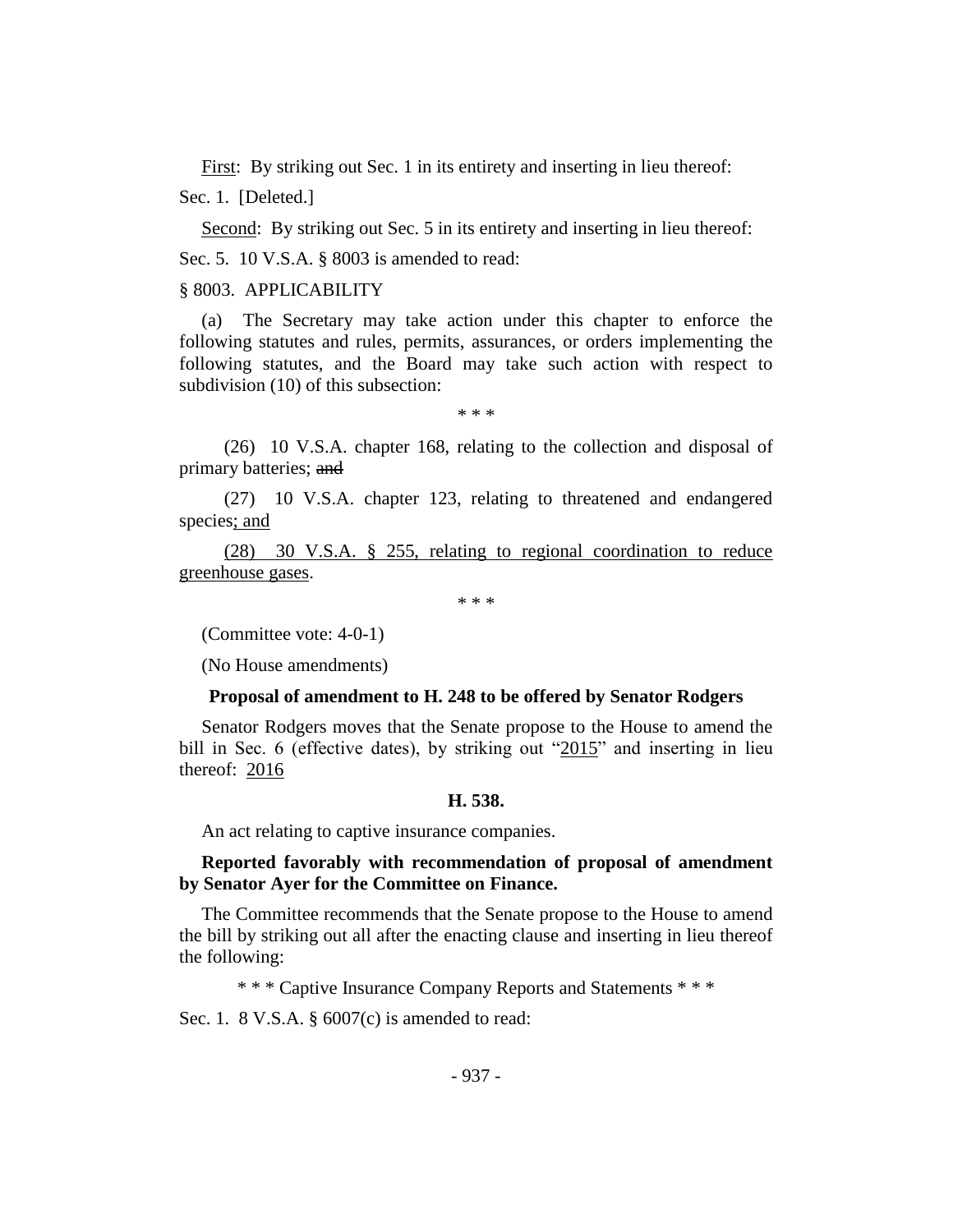(c) Any pure captive insurance company, association captive insurance company, sponsored captive insurance company, or an industrial insured captive insurance company may make written application for filing the required report on a fiscal year-end. If an alternative reporting date is granted:

(1) the annual report is due 75 days after the fiscal year-end; and

(2) in order to provide sufficient detail to support the premium tax return, the pure captive insurance company, association captive insurance company, sponsored captive insurance company, or industrial insured captive insurance company shall file prior to March 15 of each year for each calendar year-end, pages 1, 2, 3, and 5 of the "Captive Annual Statement; Pure or Industrial Insured," "Vermont Captive Insurance Company Annual Report verified by oath of two of its executive officers.

\* \* \* Dormant Captive Insurance Companies \* \* \*

Sec. 2. 8 V.S.A. § 6024 is amended to read:

#### § 6024. DORMANT CAPTIVE INSURANCE COMPANIES

(a) As used in this section, unless the context requires otherwise, "dormant captive insurance company" means a pure captive insurance company which, sponsored captive insurance company, or industrial insured captive insurance company that has:

(1) at no time, insured controlled unaffiliated business;

(2) ceased transacting the business of insurance, including the issuance of insurance policies; and

 $(3)(2)$  no remaining liabilities associated with insurance business transactions, or insurance policies issued prior to the filing of its application for a certificate of dormancy under this section.

(b) A pure captive insurance company domiciled in Vermont which that meets the criteria of subsection (a) of this section may apply to the Commissioner for a certificate of dormancy. The certificate of dormancy shall be subject to renewal every five years and shall be forfeited if not renewed within such time.

(c) A dormant captive insurance company which that has been issued a certificate of dormancy shall:

\* \* \*

\* \* \* Protected Cells; Conversion; Sale; Assignment; Transfer \* \* \*

Sec. 3. 8 V.S.A. § 6034b is added to read: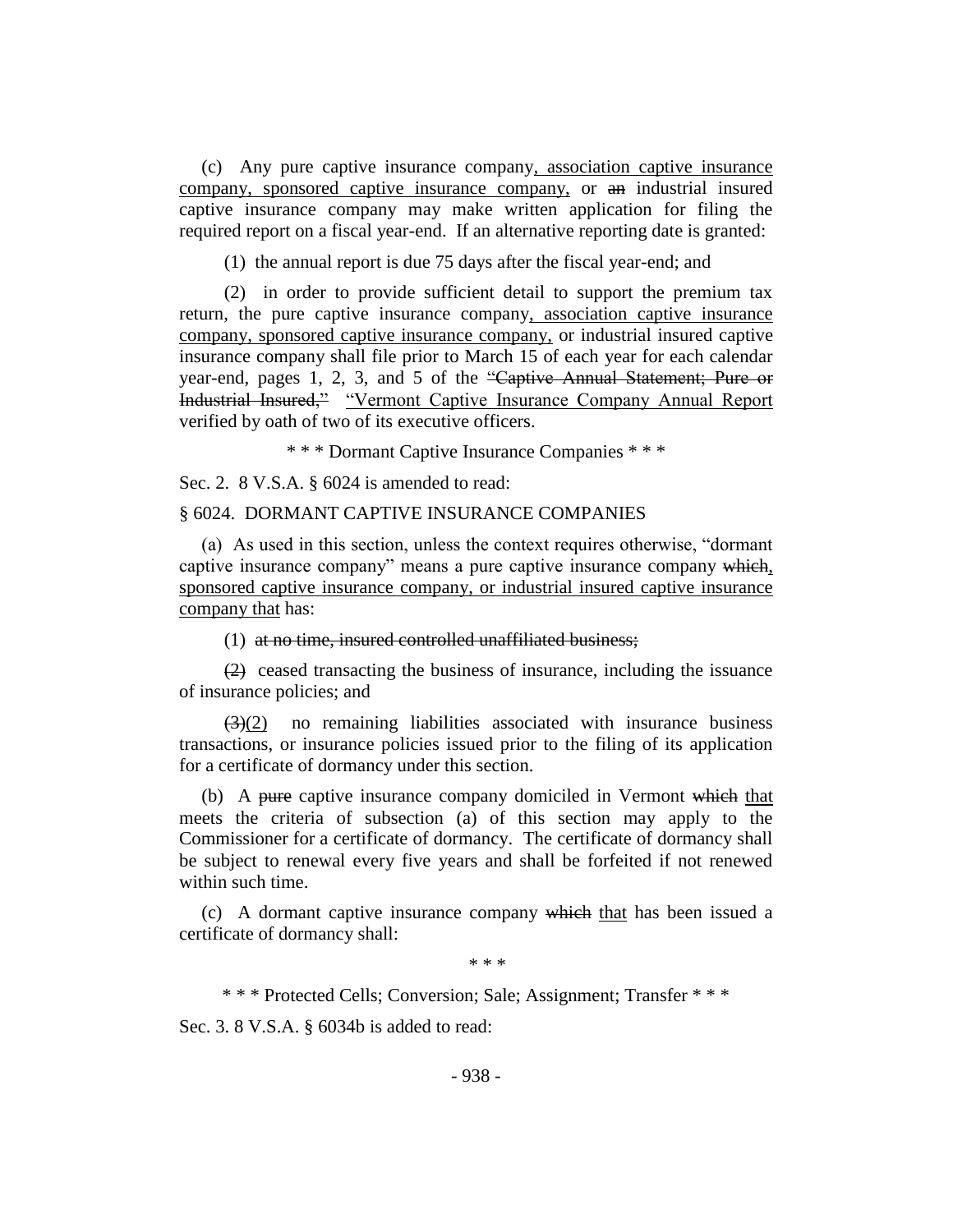## § 6034b. PROTECTED CELL CONVERSION INTO AN INCORPORATED PROTECTED CELL

(a) Subject to the prior written approval of the Commissioner, on application of the sponsor and with the prior consent of each participant of the affected protected cell or as otherwise permitted pursuant to a participation agreement, a sponsored captive insurance company or a sponsored captive insurance company licensed as a special purpose financial insurance company may convert a protected cell into an incorporated protected cell pursuant to the provisions of section 6034a of this title, without affecting the protected cell's assets, rights, benefits, obligations, and liabilities.

(b) Any such conversion shall be deemed for all purposes to be a continuation of the protected cell's existence together with all of its assets, rights, benefits, obligations, and liabilities, as an incorporated protected cell of the sponsored captive insurance company or sponsored captive insurance company licensed as a special purpose financial insurance company, as applicable. Any such conversion shall be deemed to occur without any transfer or assignment of any such assets, rights, benefits, obligations, or liabilities and without the creation of any reversionary interest in, or impairment of, any such assets, rights, benefits, obligations, and liabilities.

## Sec. 4. 8 V.S.A. § 6034c is added to read:

## § 6034c. SALE, TRANSFER, OR ASSIGNMENT OF PROTECTED **CELLS**

(a) Subject to the prior written approval of the Commissioner, on application of the sponsor and with the prior consent of each participant of the affected protected cell or as otherwise permitted pursuant to a participation agreement, or the consent of the affected incorporated protected cell, a sponsored captive insurance company or a sponsored captive insurance company licensed as a special purpose financial insurance company may sell, transfer, assign, and otherwise convey a protected cell or incorporated protected cell together with all of the protected cell's assets, rights, benefits, obligations, and liabilities to a new or existing sponsored captive insurance company or sponsored captive insurance company licensed as a special purpose financial insurance company, pursuant to a plan or plans of operation approved by the Commissioner.

(b) Any such sale, transfer, assignment, or conveyance shall be deemed for all purposes to be a continuation of the protected cell's existence together with all of its assets, rights, benefits, obligations, and liabilities, as a protected cell of the transferee.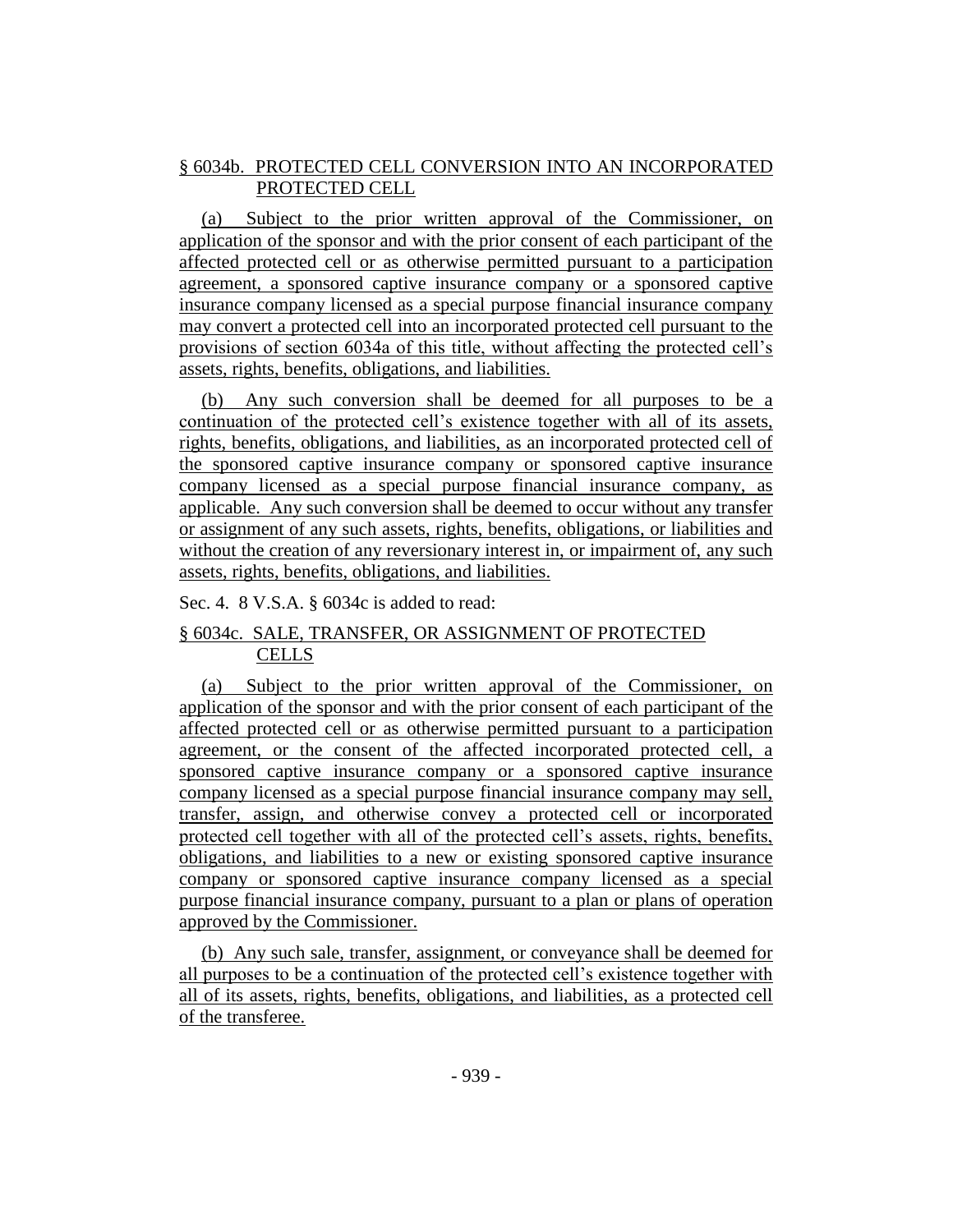(c) Any such sale, transfer, assignment, or conveyance shall not be construed to limit any rights or protections applicable to the transferred protected cell or incorporated protected cell and the transferor sponsored captive insurance company or sponsored captive insurance company licensed as a special purpose financial insurance company under this subchapter or under section 6048n of this title, as applicable, that existed immediately prior to any such sale, transfer, assignment, or conveyance.

Sec. 5. 8 V.S.A. § 6034d is added to read:

## § 6034d. PROTECTED CELL CONVERSION

(a)(1) Subject to the prior written approval of the Commissioner, on application of the sponsor and with the prior consent of each participant of the affected protected cells or as otherwise permitted pursuant to a participation agreement and the consent of each affected incorporated protected cell, a sponsored captive insurance company or a sponsored captive insurance company licensed as a special purpose financial insurance company may convert one or more protected cells or incorporated protected cells into a:

(A) single protected cell or incorporated protected cell;

(B) new sponsored captive insurance company;

(C) new sponsored captive insurance company licensed as a special purpose financial insurance company;

(D) new special purpose financial insurance company;

(E) new pure captive insurance company;

(F) new risk retention group;

(G) new industrial insured captive insurance company; or

(H) new association captive insurance company.

(2) Any such conversion shall be subject to section 6031 and subchapters 1 and 4 of this title, as applicable, as well as to a plan or plans of operation approved by the Commissioner, without affecting any protected cell's or incorporated protected cell's assets, rights, benefits, obligations, and liabilities.

(b) Any such conversion shall be deemed for all purposes to be a continuation of each such protected cell's or incorporated protected cell's existence together with all of its assets, rights, benefits, obligations, and liabilities, as a new protected cell or incorporated protected cell, a licensed sponsored captive insurance company, a sponsored captive insurance company licensed as a special purpose financial insurance company, a special purpose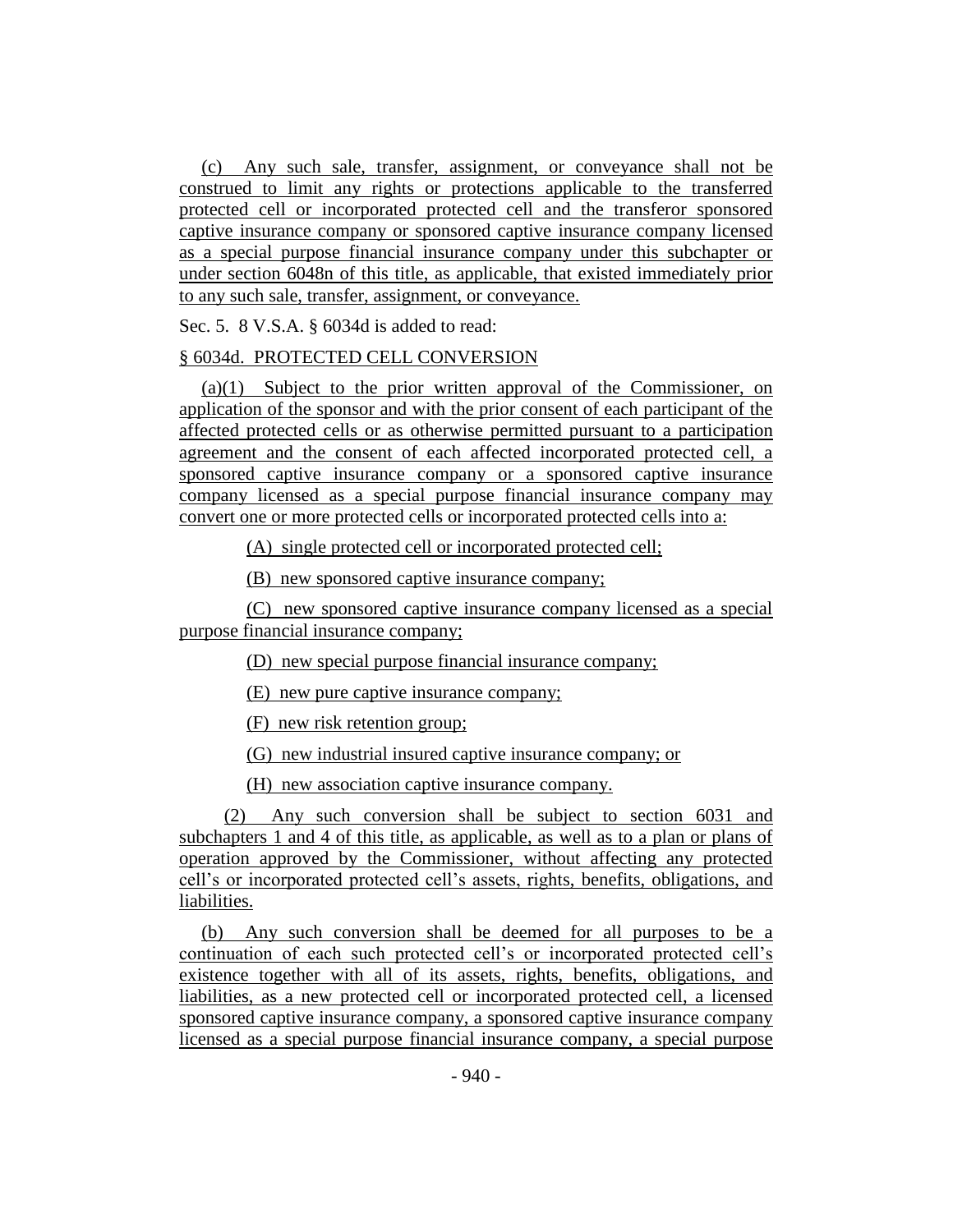financial insurance company, a pure captive insurance company, a risk retention group, an industrial insured captive insurance company, or an association captive insurance company, as applicable. Any such conversion shall be deemed to occur without any transfer or assignment of any such assets, rights, benefits, obligations, or liabilities and without the creation of any reversionary interest in, or impairment of, any such assets, rights, benefits, obligations, and liabilities.

(c) Any such conversion shall not be construed to limit any rights or protections applicable to any converted protected cell or incorporated protected cell and such sponsored captive insurance company or sponsored captive insurance company licensed as a special purpose financial insurance company under this subchapter or under subchapter 4 of this title, as applicable, that existed immediately prior to the date of any such conversion.

\* \* \* Risk Retention Groups; Governance Standards \* \* \*

Sec. 6. 8 V.S.A. § 6052(g) is amended to read:

(g) This subsection establishes governance standards for a risk retention group.

(1) As used in this subsection:

(A) "Board of directors" or "board" means the governing body of a risk retention group elected by risk retention group members to establish policy, elect or appoint officers and committees, and make other governing decisions.

(B) "Director" means a natural person designated in the articles of the risk retention group or designated, elected, or appointed by any other manner, name, or title to act as a director member of the governing body of the risk retention group.

(C) "Independent director" means a director who does not have a material relationship with the risk retention group. A person that is a direct or indirect owner of or subscriber in the risk retention group - or is an officer, director, or employee of such an owner and insured, unless some other position of such officer, director, or employee constitutes a "material relationship" - as contemplated under subdivision  $3901(a)(4)(E)(ii)$  of the federal Liability Risk Retention Act, is considered to be "independent." A director has a material relationship with a risk retention group if he or she, or a member of his or her immediate family:

(i) In any 12-month period, receives from the risk retention group, or from a consultant or service provider to the risk retention group, compensation or other item of value in an amount equal to or greater than five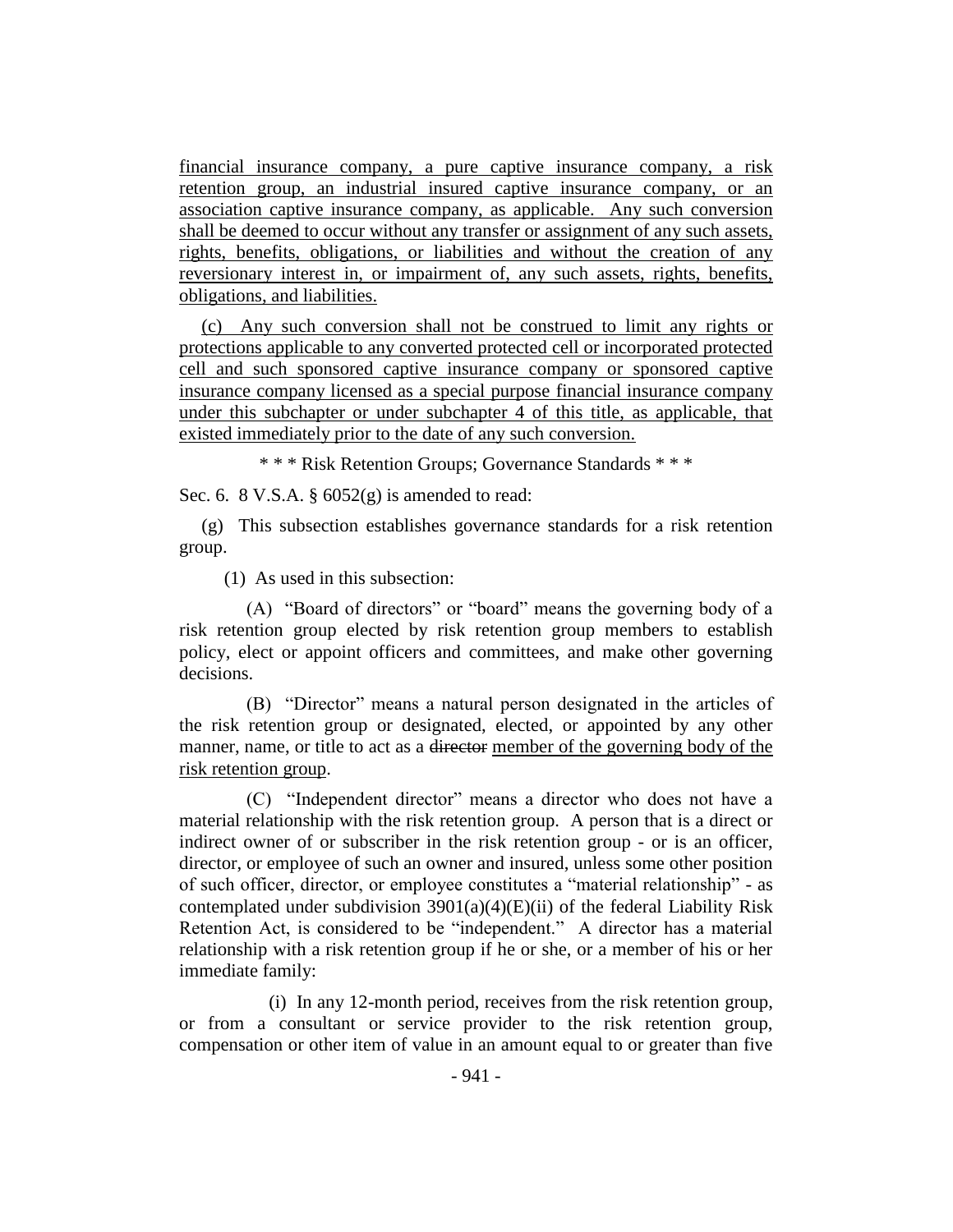percent of the risk retention group's gross written premium or two percent of the risk retention group's surplus, as measured at the end of any fiscal quarter falling in such 12-month period, whichever is greater. This provision also applies to compensation or items of value received by any business with which the director is affiliated. Such material relationship shall continue for one year after the item of value is received or the compensation ceases or falls below the threshold established in this subdivision, as applicable.

(ii) Has a relationship with an auditor as follows: Is affiliated with or employed in a professional capacity by a current or former internal or external auditor of the risk retention group. Such material relationship shall continue for one year after the affiliation or employment ends.

(iii) Has a relationship with a related entity as follows: Is employed as an executive officer of another company whose board of directors includes executive officers of the risk retention group, unless a majority of the membership of such other company's board of directors is the same as the membership of the board of directors of the risk retention group. Such material relationship shall continue until the employment or service ends.

(D) "Material service provider" includes a captive manager, auditor, accountant, actuary, investment advisor, attorney, managing general underwriter, or other person responsible for underwriting, determination of rates, premium collection, claims adjustment or settlement, or preparation of financial statements, whose aggregate annual contract fees are equal to or greater than five percent of the risk retention group's annual gross written premium or two percent of its surplus, whichever is greater. It does not mean defense counsel retained by a risk retention group, unless his or her annual fees are have been equal to or greater than five percent of a risk retention group's annual gross premium or two percent of its surplus, whichever is greater, during three or more of the previous five years.

(2) The board shall have a majority of independent directors. The board of directors shall determine whether a director is independent; review such determinations annually; and maintain a record of the determinations, which shall be provided to the Commissioner promptly, upon request. The board shall have a majority of independent directors. If the risk retention group is reciprocal, then the attorney-in-fact is required to adhere to the same standards regarding independence as imposed on the risk retention group's board of directors If the Commissioner disagrees with the board's determination regarding independence, the board, within six months, shall take such actions as are necessary in order to obtain written confirmation from the Commissioner that the board meets the independence requirements set forth in this subdivision  $(1)(C)$  of this subsection.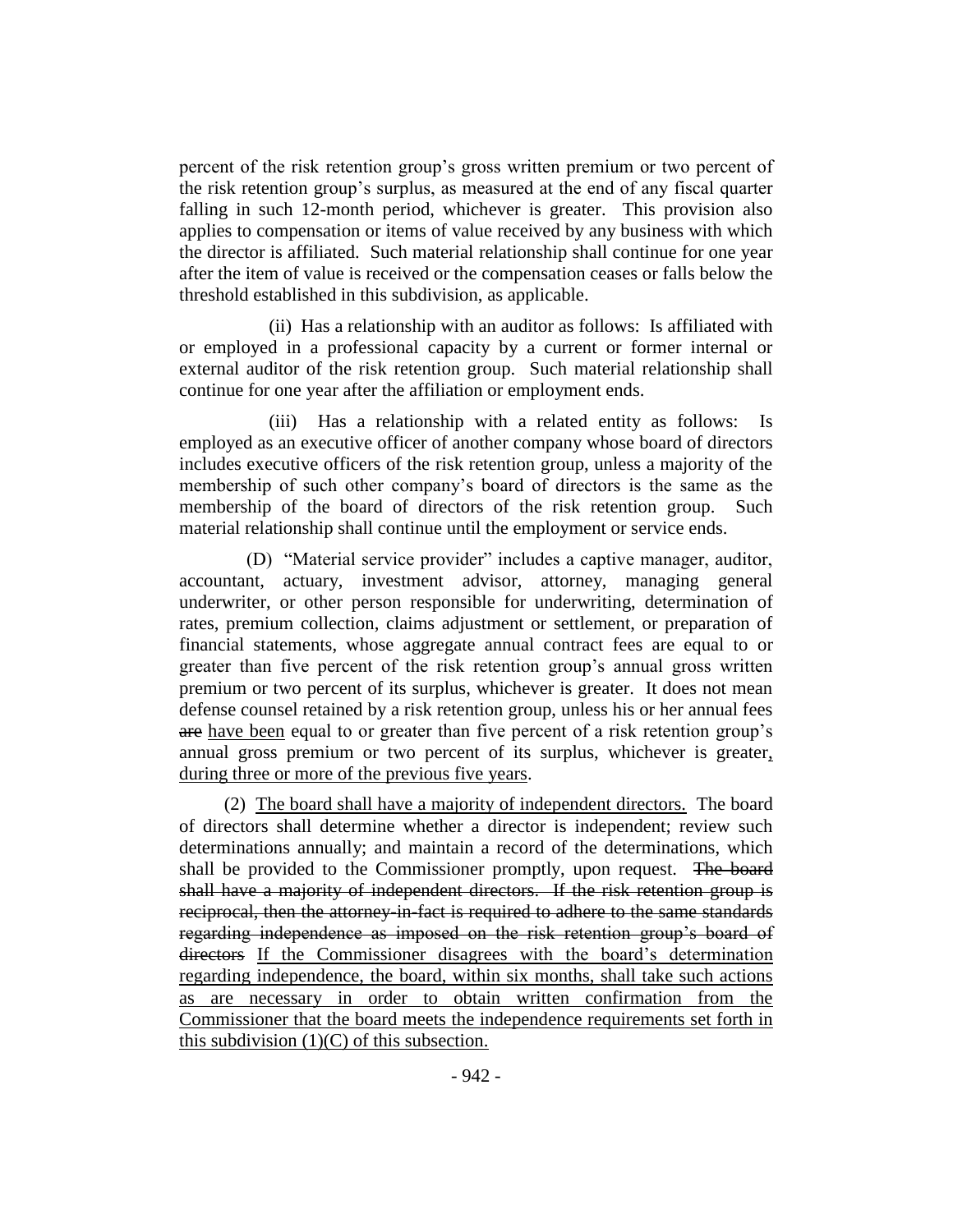(3) The term of any material service provider contract entered into with a risk retention group shall not exceed five years. The contract, or its renewal, requires approval of a majority of the risk retention group's independent directors. The board of directors has the right to terminate a contract at any time for cause after providing adequate notice, as defined in the terms of the contract.

(4) A risk retention group shall not enter into a material service provider contract without the prior written approval of the Commissioner.

(5) A risk retention group's  $\frac{\partial^2 u}{\partial x^2}$  business plan shall include written policies approved by its board of directors requiring the board to:

(A) provide evidence of ownership interest to each risk retention group member;

(B) develop governance standards applicable to the risk retention group;

(C) oversee the evaluation of the risk retention group's management, including the performance of its captive manager, managing general underwriter, or other person or persons responsible for underwriting, rate determination, premium collection, claims adjustment and settlement, or preparation of financial statements;

(D) review and approve the amount to be paid under a material service provider contract; and

(E) at least annually, review and approve:

(i) the risk retention group's goals and objectives relevant to the compensation of officers and material service providers;

(ii) the performance of officers and material service providers as measured against the risk retention group's goals and objectives;

(iii) the continued engagement of officers and material service providers.

(6) A risk retention group shall have an audit committee composed of at least three independent board members. A nonindependent board member may participate in the committee's activities, if invited to do so by the audit committee, but he or she shall not serve as a committee member. The Commissioner may waive the requirement of an audit committee if the risk retention group demonstrates to the Commissioner's satisfaction that having such committee is impracticable and the board of directors is able to perform sufficiently the committee's responsibilities. The audit committee shall have a written charter defining its responsibilities, which shall include: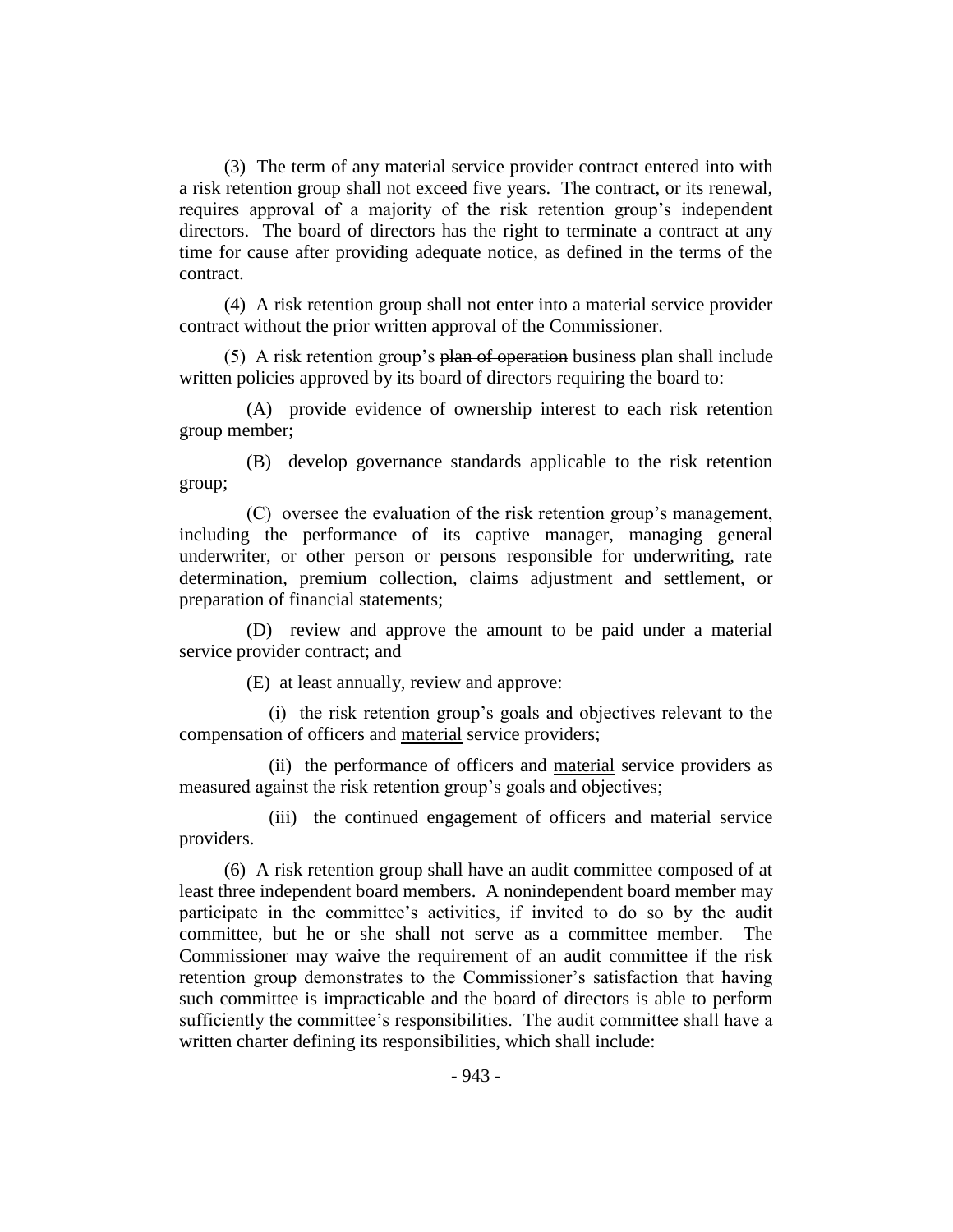(A) assisting board oversight of the integrity of financial statements, compliance with legal and regulatory requirements, and qualifications, independence, and performance of the independent auditor or actuary;

(B) reviewing quarterly financial statements and annual and quarterly audited financial statements with management;

(C) reviewing annual audited financial statements with its independent auditor and, if it deems advisable, the risk retention group's quarterly financial statements as well;

(D) reviewing risk assessment and risk management policies;

(E) meeting with management, either directly or through a designated representative of the committee;

(F) meeting with independent auditors, either directly or through a designated representative of the committee;

(G) reviewing with the independent auditor any audit problems and management's response;

(H) establishing clear hiring policies applicable to the hiring of employees or former employees of the independent auditor by the risk retention group;

(I) requiring the independent auditor to rotate the lead audit partner having primary responsibility for the risk retention group's audit, as well as the audit partner responsible for reviewing that audit, so that neither individual performs audit services for the risk retention group for more than five consecutive fiscal years; and

(J) reporting regularly to the board of directors.

\* \* \*

\* \* \* Effective Date \* \* \*

Sec. 7. EFFECTIVE DATE

This act shall take effect on passage.

(Committee vote: 6-0-1)

(For House amendments, see House Journal for January 21, 2016, page 56)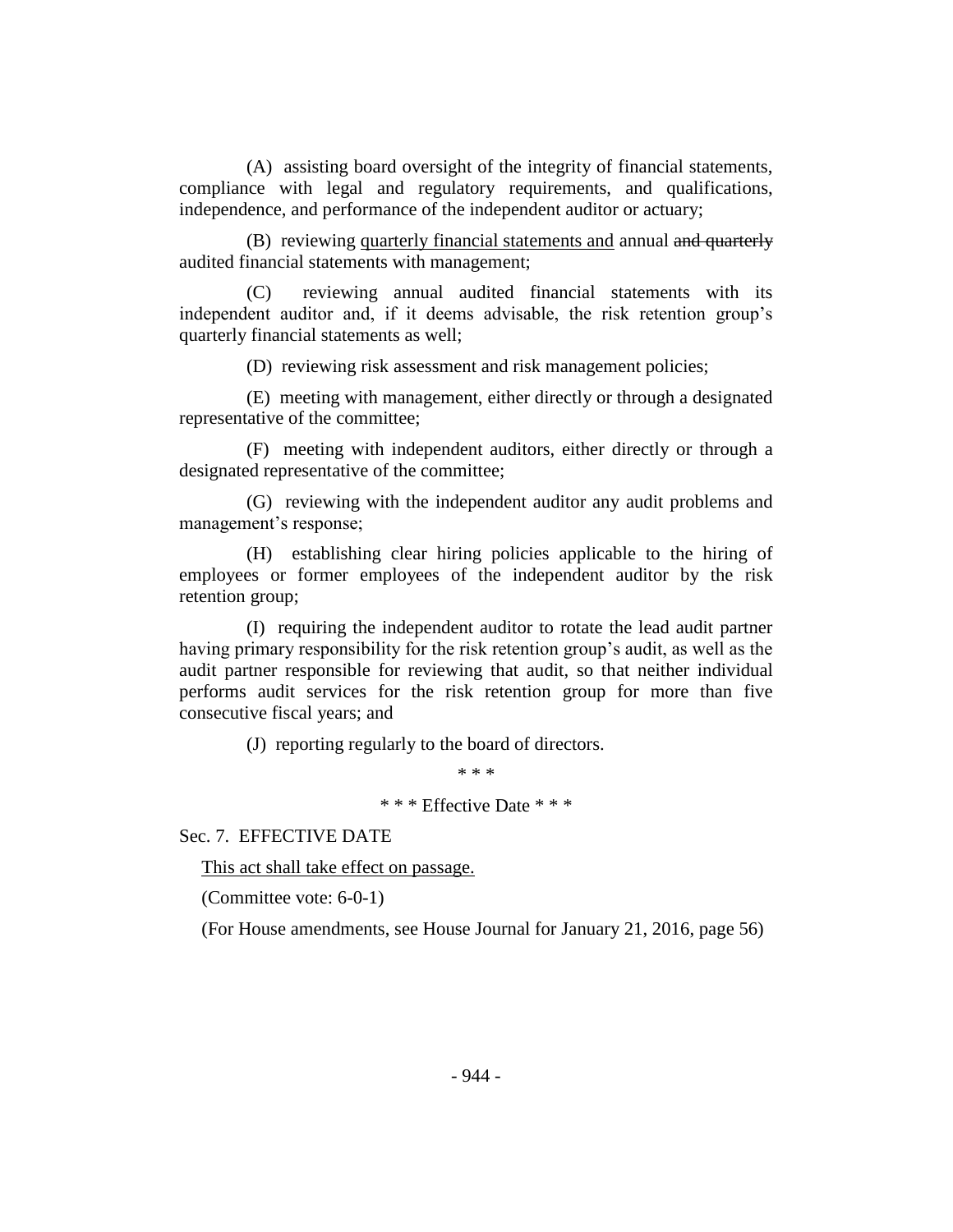## **NOTICE CALENDAR**

## **Second Reading**

#### **Favorable**

#### **H. 548.**

An act relating to extraordinary dividends for life insurers.

**Reported favorably by Senator Westman for the Committee on Finance.**

(Committee vote: 6-0-1)

(No House amendments)

#### **H. 622.**

An act relating to obligations for reporting child abuse and neglect and cooperating in investigations of child abuse and neglect.

**Reported favorably by Senator Pollina for the Committee on Health & Welfare.**

(Committee vote: 5-0-0)

(For House amendments, see House Journal of February 11, 2016, page 187 and February 19, 2016, page 255)

## **Favorable with Recommendation of Amendment**

## **S. 242.**

An act relating to the service of civil process by a constable.

## **Reported favorably with recommendation of amendment by Senator White for the Committee on Government Operations.**

The Committee recommends that the bill be amended as follows:

First: In Sec. 1, 32 V.S.A. § 1591 (sheriffs and other officers), by striking out subdivision (1)(D) in its entirety and inserting in lieu thereof the following:

(D)(i) All civil process to be served by a constable shall be directed to the legislative body of the town in which the constable serves. The legislative body shall assign civil process to the constable to ensure that process is completed in a timely and orderly manner. All payments for service of civil process shall be made to the town. A constable shall be entitled to fees paid for service of process, except as provided in subdivision (ii) of this subdivision (D). A constable shall not receive fees or payment in lieu of fees for civil process, except payment for actual and necessary expenses.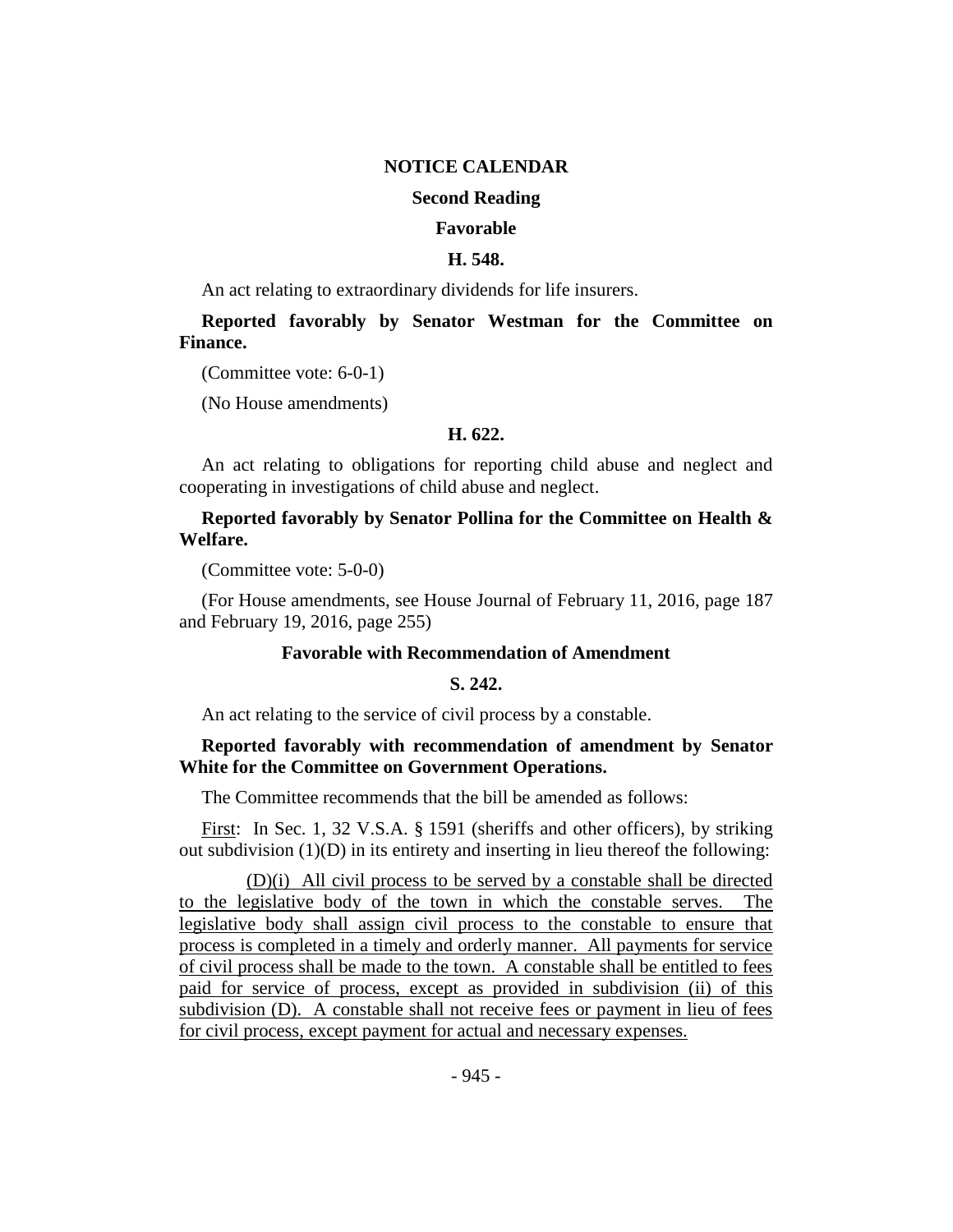(ii) Quarterly, 15 percent of the gross civil process fees received by a town during that quarter shall be forwarded as follows:

(I) ten percent to the State Treasurer for deposit in the State's General Fund; and

(II) five percent to the town.

Second: By striking out in its entirety Sec. 2 (effective date) and inserting in lieu thereof the following:

Sec. 2. 24 V.S.A. § 1936a is amended to read:

§ 1936a. CONSTABLES; POWERS AND QUALIFICATIONS

(a) A town may vote at a special or annual town meeting to prohibit constables from exercising any law enforcement authority or from exercising the service of civil or criminal process.

(b) Notwithstanding the provisions of subsection (a) of this section, constables may perform the following duties:

(1) the service of civil or criminal process, under 12 V.S.A. § 691; [Repealed.]

\* \* \*

Sec. 3. EFFECTIVE DATE

This act shall take effect on July 1, 2017.

(Committee vote: 5-0-0)

#### **Reported favorably by Senator Sirotkin for the Committee on Finance.**

The Committee on Finance recommends that the bill pass when amended as recommended by the Committee on Government Operations.

(Committee vote: 7-0-0)

#### **Favorable with Proposal of Amendment**

## **H. 183.**

An act relating to security in the Capitol Complex.

## **Reported favorably with recommendation of proposal of amendment by Senator Flory for the Committee on Institutions.**

The Committee recommends that the Senate propose to the House to amend the bill in Sec. 1, 2 V.S.A. chapter 30, § 991, in subsection (b), subdivision (2),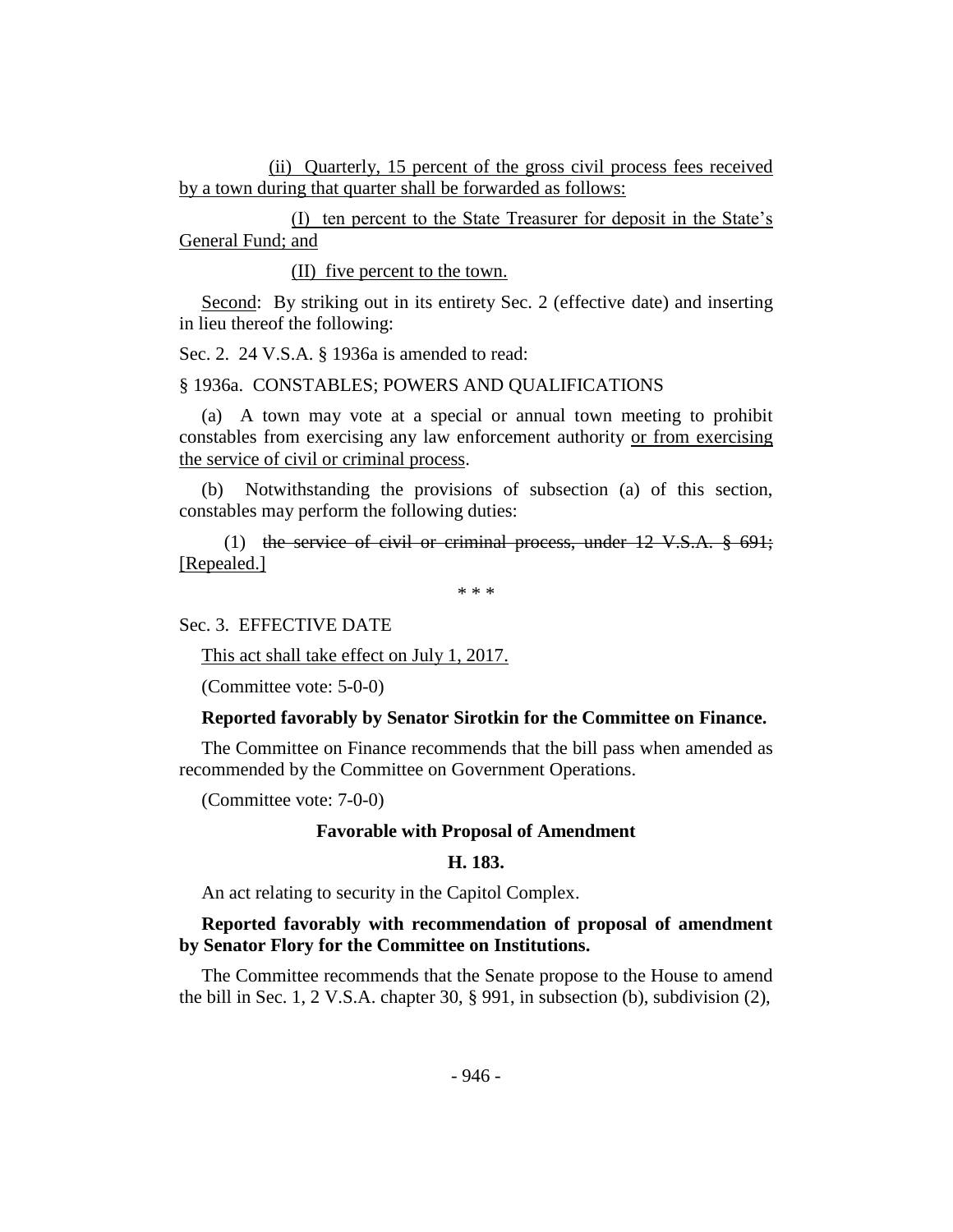by striking out subsection (b), subdivision (2) in its entirety and inserting in lieu thereof the following:

(2) In the first year, the Chair of the House Committee on Corrections and Institutions shall serve as Chair of the Committee and the Chair of the Senate Committee on Institutions shall serve as Vice Chair. Annually thereafter, the offices of Chair and Vice Chair shall rotate between the Chairs of the House Committee on Corrections and Institutions and the Senate Committee on Institutions.

(Committee vote: 5-0-0)

(For House amendments, see House Journal for March 17, 2016, page 491- 494)

#### **CONCURRENT RESOLUTIONS FOR ACTION**

**S.C.R. 40** (For text of Resolutions, see Addendum to Senate Calendar for March 24, 2016)

**H.C.R. 287-301** (For text of Resolutions, see Addendum to House Calendar for March 24, 2016)

## **CONFIRMATIONS**

The following appointments will be considered by the Senate, as a group, under suspension of the Rules, as moved by the President *pro tempore,* for confirmation together and without debate, by consent thereby given by the Senate. However, upon request of any senator, any appointment may be singled out and acted upon separately by the Senate, with consideration given to the report of the Committee to which the appointment was referred, and with full debate; and further, all appointments for the positions of Secretaries of Agencies, Commissioners of Departments, Judges, Magistrates, and members of the Public Service Board shall be fully and separately acted upon.

Christopher Cole of Richmond – Secretary of the Agency of Transportation – By Sen. Mazza for the Committee on Transportation. (3/16/16)

Kevin Bourdon of Waltham – Member, Electricians Licensing Board – By Sen. Balint for the Committee on Econ. Dev., Housing and General Affairs.  $(3/11/16)$ 

Hannah Sessions of Salisbury – Member, Vermont Housing and Conservation Board – By Sen. Balint for the Committee on Econ. Dev., Housing and General Affairs. (3/11/16)

Robert Williams of Poultney – Member, Electricians Licensing Board – By Sen. Mullin for the Committee on Econ. Dev., Housing and General Affairs. (3/15/16)